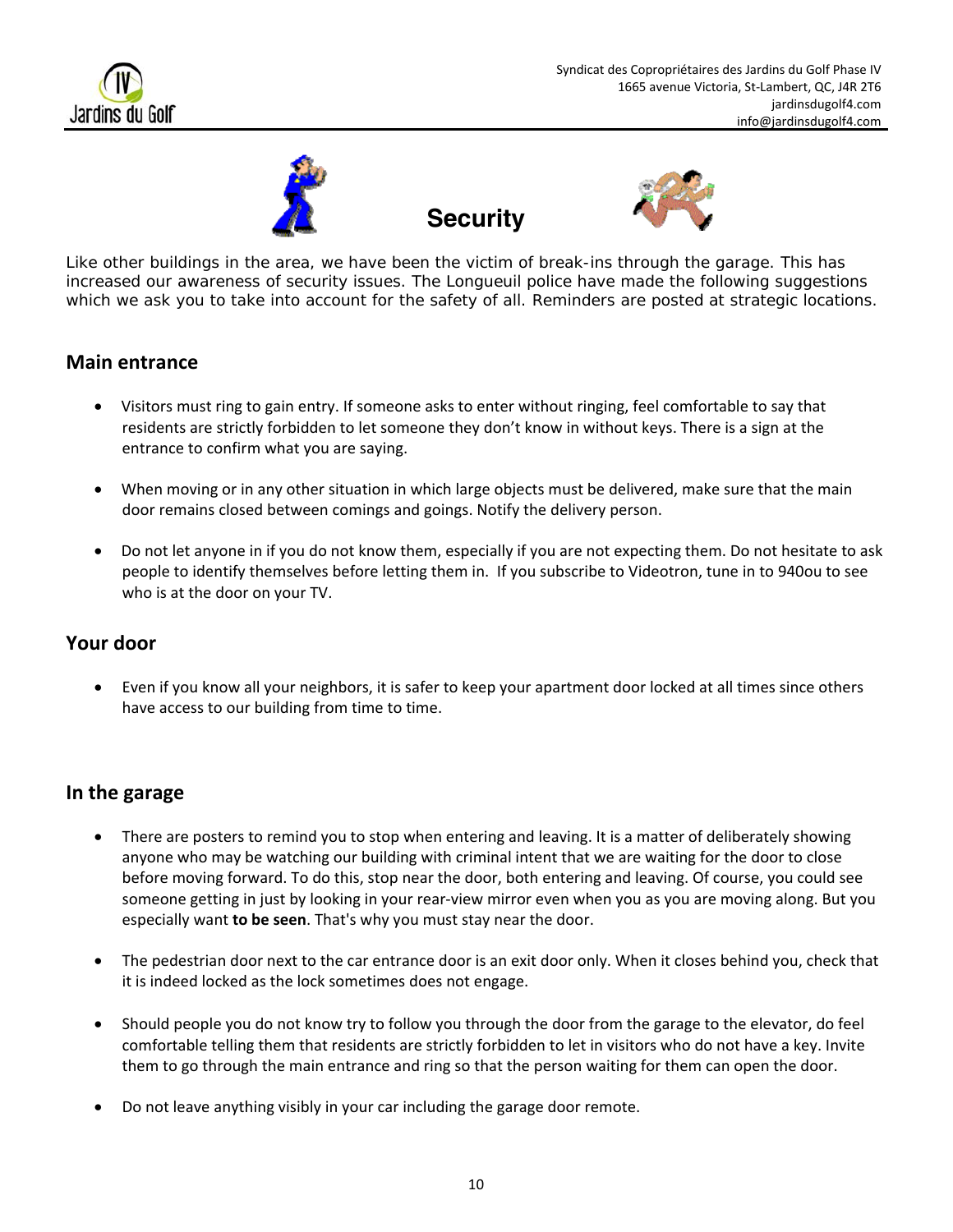



# **Fire safety**

**Main exits in case of emergency** 



The location of some of these exits is not obvious. Take the time to locate them while visiting the building.

## **Garage: 2 exits**

- 1) To the left of the garage door
- 2) To the left of the entrance door to the basement

#### **Basement: 1 exit**

Door to the stairs in front of the elevator (then take the door immediately to your left)

### **Ground floor: 3 exits**

- 1) In the corridor of condos 101 to 106, near condos 103 and 104, exit to roof of the garage
- 2) In the corridor of condos 107 and 108, you can take the stairs leading to the basement, then the door to the right at the foot of the stairwell.
- 3) The building's main entrance

## **Floors 2, 3, 4, 5, 6, P1, P2: 2 exits**

- 1) Door to the stairs near the elevator
- 2) Door to the stairs near the elevator